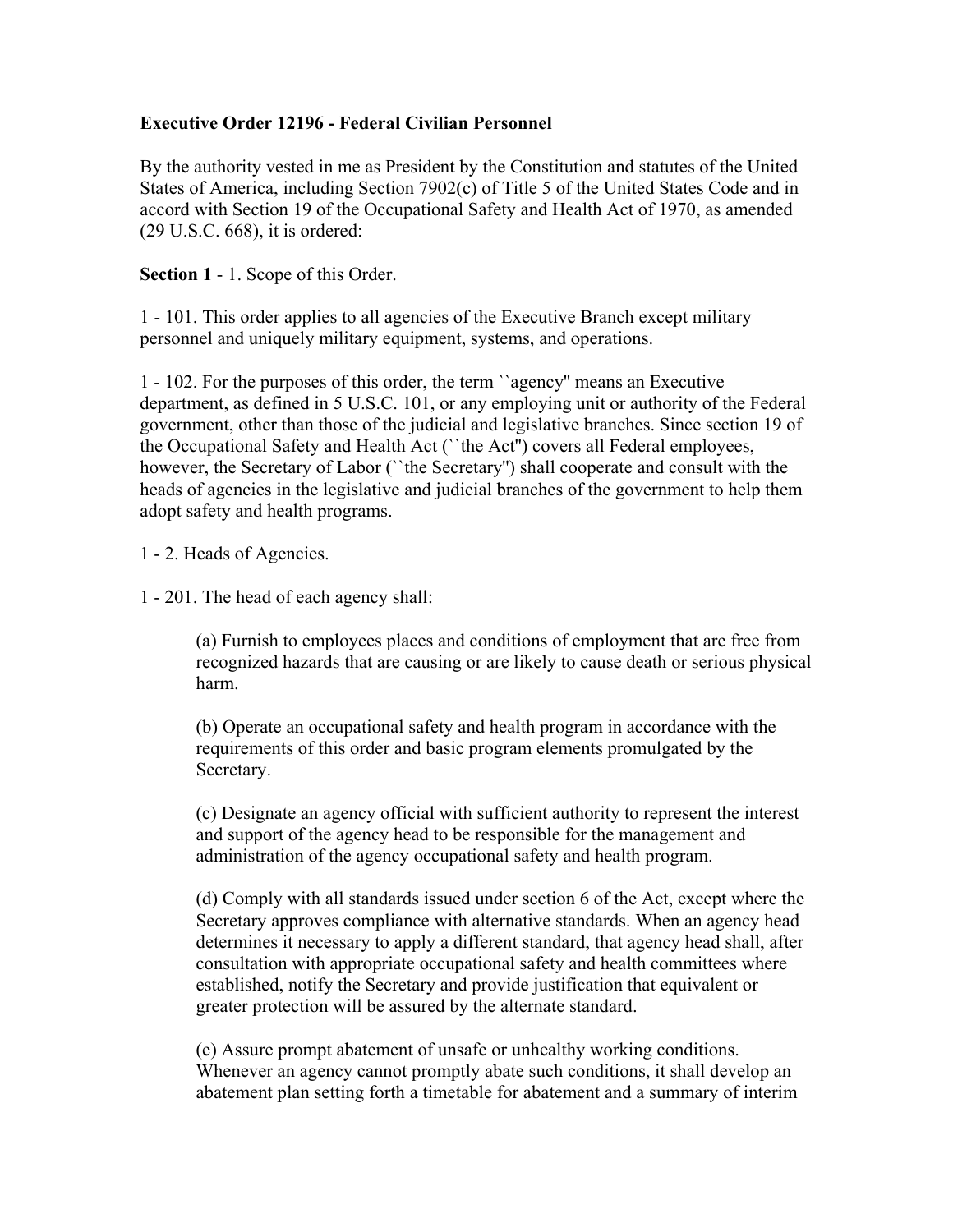steps to protect employees. Employees exposed to the conditions shall be informed of the provisions of the plan. When a hazard cannot be abated without assistance of the General Services Administration or other Federal lessor agency, an agency shall act with the lessor agency to secure abatement.

(f) Establish procedures to assure that no employee is subject to restraint, interference, coercion, discrimination or reprisal for filing a report of an unsafe or unhealthy working condition, or other participation in agency occupational safety and health program activities.

(g) Assure that periodic inspections of all agency workplaces are performed by personnel with equipment and competence to recognize hazards.

(h) Assure response to employee reports of hazardous conditions and require inspections within twenty-four hours for imminent dangers, three working days for potential serious conditions, and twenty working days for other conditions. Assure the right to anonymity of those making the reports.

(i) Assure that employee representatives accompany inspections of agency workplaces.

(j) Operate an occupational safety and health management information system, which shall include the maintenance of such records as the Secretary may require.

(k) Provide safety and health training for supervisory employees, employees responsible for conducting occupational safety and health inspections, all members of occupational safety and health committees where established, and other employees.

(l) Submit to the Secretary an annual report on the agency occupational safety and health program that includes information the Secretary prescribes.

1 - 3. Occupational Safety and Health Committees.

1 - 301. Agency heads may establish occupational safety and health committees. If committees are established, they shall be established at both the national level and, for agencies with field or regional offices, other appropriate levels. The committees shall be composed of representatives of management and an equal number of nonmanagement employees or their representatives. Where there are exclusive bargaining representatives for employees at the national or other level in an agency, such representatives shall select the appropriate nonmanagement members of the committee.

1 - 302. The committees shall, except where prohibited by law,

(a) Have access to agency information relevant to their duties, including information on the nature and hazardousness of substances in agency workplaces.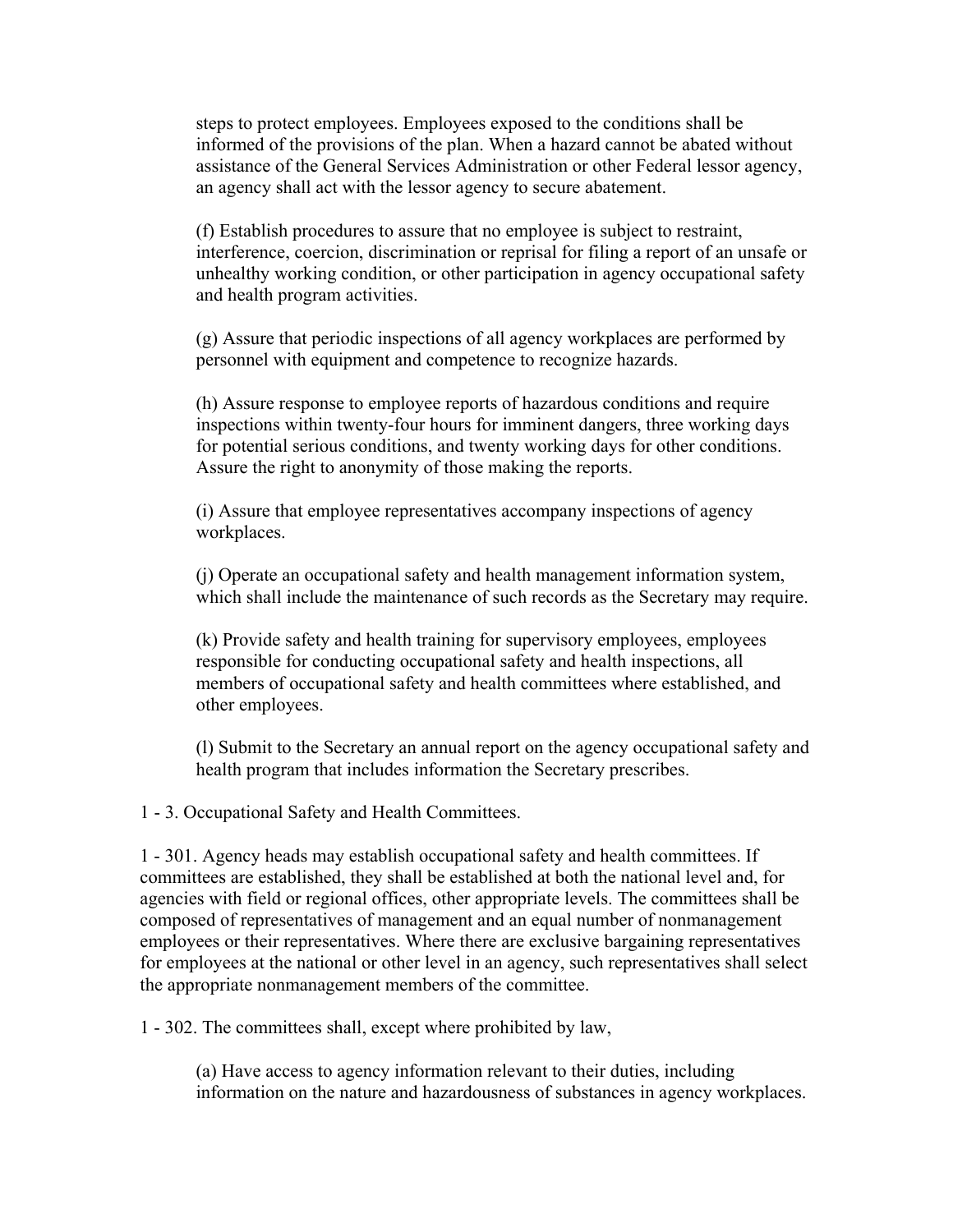(b) Monitor performance, including agency inspections, of the agency safety and health programs at the level they are established.

(c) Consult and advise the agency on the operation of the program.

1 - 303. A Committee may request the Secretary of Labor to conduct an evaluation or inspection pursuant to this order if half of a Committee is not substantially satisfied with an agency's response to a report of hazardous working conditions.

1 - 4. Department of Labor.

1 - 401. The Secretary of Labor shall:

(a) Provide leadership and guidance to the heads of agencies to assist them with their occupational safety and health responsibilities.

(b) Maintain liaison with the Office of Management and Budget in matters relating to this order and coordinate the activities of the Department with those of other agencies that have responsibilities or functions related to Federal employee safety and health, including the Office of Personnel Management, the Department of Health and Human Services, and the General Services Administration.

(c) Issue, subject to the approval of the Director of the Office of Management and Budget, and in consultation with the Federal Advisory Council on Occupational Safety and Health, a set of basic program elements. The program elements shall help agency heads establish occupational safety and health committees and operate effective occupational safety and health programs, and shall provide flexibility to each agency head to implement a program consistent with its mission, size and organization. Upon request of an agency head, and after consultation with the Federal Advisory Council on Occupational Safety and Health, the Secretary may approve alternate program elements.

(d) Prescribe recordkeeping and reporting requirements.

(e) Assist agencies by providing training materials, and by conducting training programs upon request and with reimbursement.

(f) Facilitate the exchange of ideas and information throughout the government about occupational safety and health.

(g) Provide technical services to agencies upon request, where the Secretary deems necessary, and with reimbursement. These services may include studies of accidents, causes of injury and illness, identification of unsafe and unhealthful working conditions, and means to abate hazards.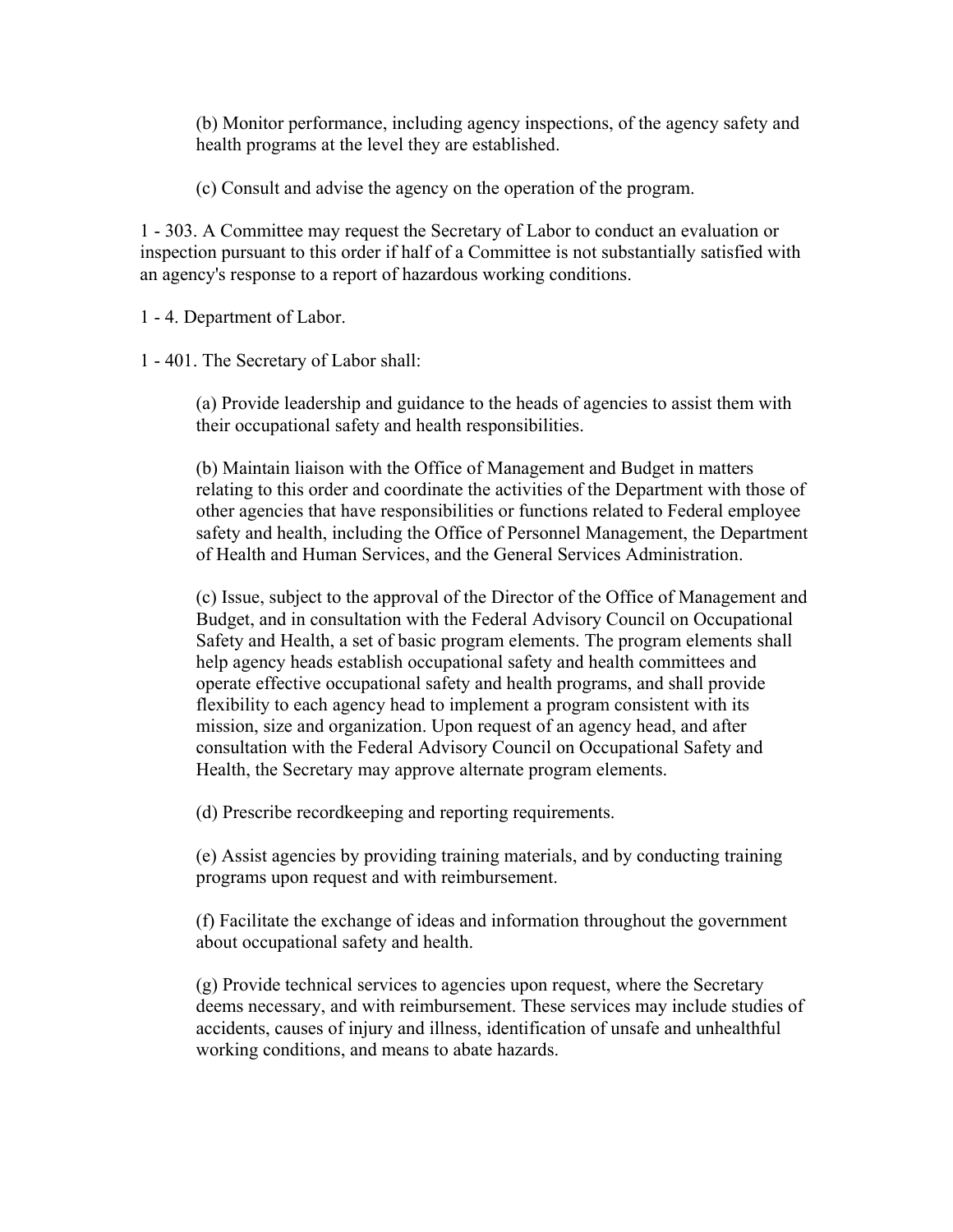(h) Evaluate the occupational safety and health programs of agencies and promptly submit reports to the agency heads. The evaluations shall be conducted through such scheduled headquarters or field reviews, studies or inspections as the Secretary deems necessary, at least annually for the larger or more hazardous agencies or operations, and as the Secretary deems appropriate for the smaller or less hazardous agencies.

(i) Conduct unannounced inspections of agency workplaces when the Secretary determines necessary if an agency does not have occupational safety and health committees; or in response to reports of unsafe or unhealthful working conditions, upon request of occupational safety and health committees under Section 1 - 3; or, in the case of a report of an imminent danger, when such a committee has not responded to an employee who has alleged to it that the agency has not adequately responded to a report as required in 1 - 201 (h). When the Secretary or his designee performs an inspection and discovers unsafe or unhealthy conditions, a violation of any provisions of this order, or any safety or health standards adopted by an agency pursuant to this order, or any program element approved by the Secretary, he shall promptly issue a report to the head of the agency and to the appropriate occupational safety and health committee, if any. The report shall describe the nature of the findings and may make recommendations f

(j) Submit to the President each year a summary report of the status of the occupational safety and health of Federal employees, and, together with agency responses, evaluations of individual agency progress and problems in correcting unsafe and unhealthful working conditions, and recommendations for improving their performance.

(k) Submit to the President unresolved disagreements between the Secretary and agency heads, with recommendations.

(l) Enter into agreements or other arrangements as necessary or appropriate with the National Institute for Occupational Safety and Health and delegate to it the inspection and investigation authority provided under this section.

[Sec. 1 - 401 amended by EO 12608 of Sept. 9, 1987, 52 FR 34617, 3 CFR, 1987 Comp., p. 245]

1 - 5. The Federal Advisory Council on Occupational Safety and Health.

1 - 501. The Federal Advisory Council on Occupational Safety and Health, established pursuant to Executive Order No. 11612, is continued. It shall advise the Secretary in carrying out responsibilities under this order. The Council shall consist of sixteen members appointed by the Secretary, of whom eight shall be representatives of Federal agencies and eight shall be representatives of labor organizations representing Federal employees. The members shall serve three-year terms with the terms of five or six members expiring each year, provided this Council is renewed every two years in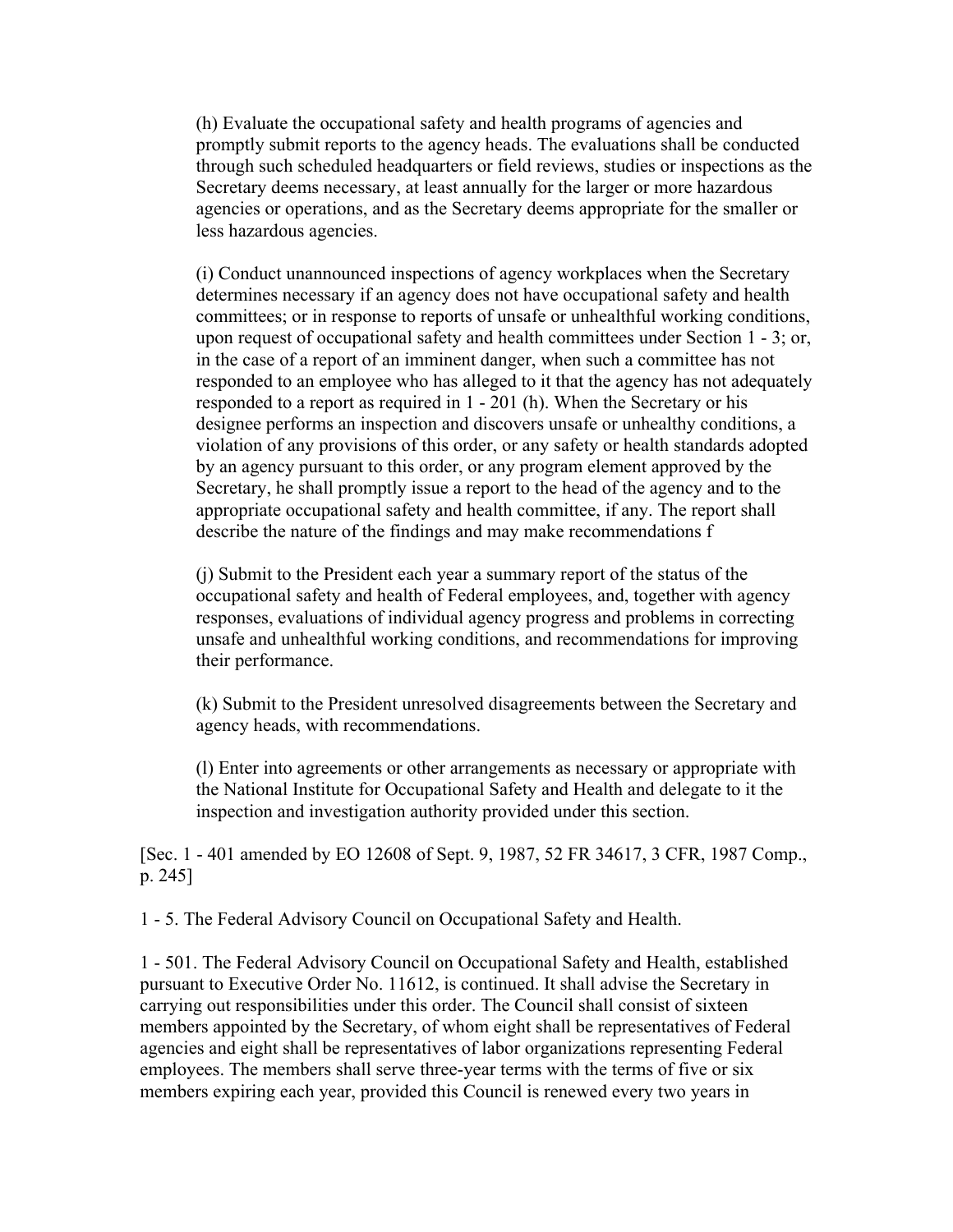accordance with the Federal Advisory Committee Act. The members currently serving on the Council shall be deemed to be its initial members under this order and their terms shall expire in accordance with the terms of their appointment.

1 - 502. The Secretary, or a designee, shall serve as the Chairman of the Council, and shall prescribe rules for the conduct of its business.

1 - 503. The Secretary shall make available necessary office space and furnish the Council necessary equipment, supplies, and staff services, and shall perform such functions with respect to the Council as may be required by the Federal Advisory Committee Act, as amended (5 U.S.C. App. I).

1 - 6. General Services Administration.

1 - 601. Within six months of the effective date of this order the Secretary of Labor and the Administrator of the General Services Administration shall initiate a study of conflicts that may exist in their standards and other requirements affecting Federal employee safety and health, and shall establish a procedure for resolving conflicting standards for space leased by the General Services Administration.

1 - 602. In order to assist the agencies in carrying out their duties under Section 19 of the Act and this order the Administrator shall:

(a) Upon request, require personnel of the General Services Administration to accompany the Secretary or an agency head on any inspection or investigation conducted pursuant to this order of a facility subject to the authority of the General Services Administration.

(b) Assure prompt attention to reports from agencies of unsafe or unhealthy conditions of facilities subject to the authority of the General Services Administration; where abatement cannot be promptly effected, submit to the agency head a timetable for action to correct the conditions; and give priority in the allocation of resources available to the Administrator for prompt abatement of the conditions.

(c) Procure and provide safe supplies, devices, and equipment, and establish and maintain a product safety program for those supplies, devices, equipment and services furnished to agencies, including the issuance of Material Safety Data Sheets when hazardous substances are furnished them.

1 - 7. General Provisions.

1 - 701. Employees shall be authorized official time to participate in the activities provided for by this order.